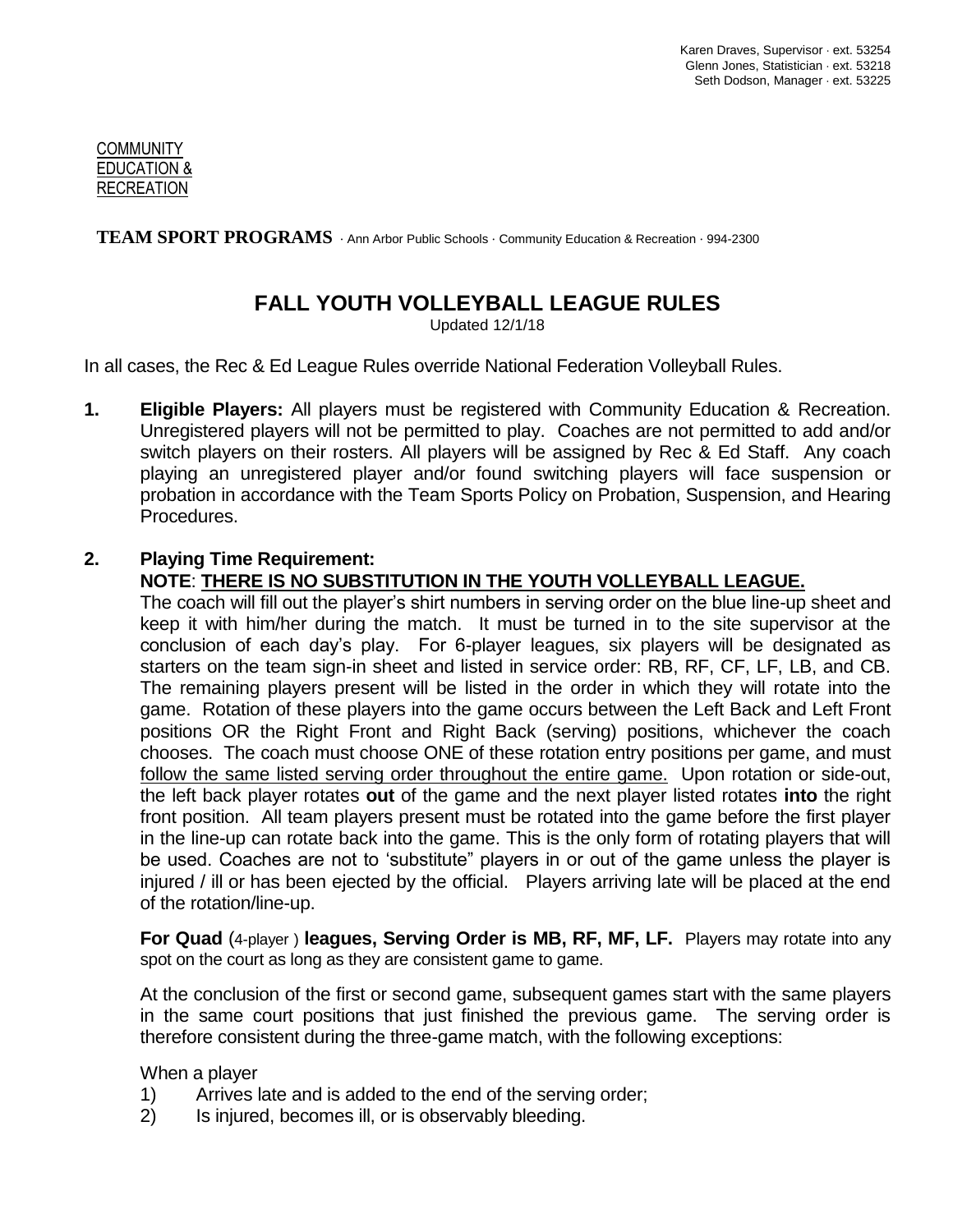- 3) Demonstrates unsportsmanlike conduct and coach determines the player's actions warrant removal from playing. This form of removal must be documented on the official game report form by the Rec & Ed Site Supervisor.
- 4) Is ejected by the referee for unsportsmanlike conduct. (Ref notes on game report form);
- 5) Has playing time reduced as a consequence for lack of positive participation. To clarify: a player may be placed at the end of the serving order for all three games in a match if he/she has consistently missed practices or behaved in a defiant, uncooperative manner toward his/her coach, and the coach has communicated this situation to the parent **before** the match. This must be noted on the line-up card.

When listing the service order, the coach must alternate boys and girls as much as possible. The referee will check the line-up before the match to ensure that the serving order is correct.

In the event a team starts a game with fewer than six players (or 4 players in 4-person leagues), those players will be designated starters and any player(s) arriving late may immediately enter the game into any position except the server's position (RB).

Coaches must sign in only the players present at match time. Players arriving late will be signed in by the coach with the Rec & Ed Site Supervisor.

**3. Team Sportsmanship:** Coaches must emphasize good sportsmanship and behavior before, during and especially after the match during the traditional handshake. Parents, coaches and referees are to contact the Department if sportsmanship is not being properly demonstrated by players or coaches. Coaches and players not demonstrating sportsmanship may be suspended and/or placed on probation in accordance with the Team Sports Division's Policy on Probation, Suspension and Hearing Procedures.

# **4. Game Procedures:**

- A. Three games to 25 points rally scored will be played, with a cap of 27. See Rule 6 for specifics.  $4<sup>th</sup>$  "Bonus" game to 15 is played when there is 15 minute left in the period.
- B. LET SERVES ARE LEGAL (serves touching the net are legal).
- C. Each team is entitled to two 30 second time-outs per game.
- D. Net height will be 7' feet high for all leagues.
- E. Players in all leagues may step into the court to serve. Most servers start with one

foot ON the end line. Coaches should use their discretion to direct weaker servers to step in closer, and direct stronger servers to serve from behind the endline.

- F. **IN ALL YOUTH LEAGUES: Each player may only serve three points per term of service.** After a server's third consecutive point, the serving team must rotate and the next player on that team will serve.
- **G. In the Grade 4 & 5 league, all servers MUST use underhand serving for their first and second service attempts. If they have a third serve, they may use an overhand serve, at their coach's discretion.**
- H. VOLLEY-LITE BALL WILL BE USED FOR GAMES IN THE  $4^{\text{th}}$  6<sup>TH</sup> GRADE LEAGUES**.**
- I. Court for the 4th & 5th grade league will be 30% smaller (approx. 20 x 20).
- J. **BONUS GAME**! If the regular 3-game match ends and there is still 15 or more minutes left before the scheduled start of the next match's warm-up time, a FOURTH game to 15 points will be played. This game WILL be officiated by the game official. The Site Supervisor determines the exact time. Teams and officials should remain on the court for the 4th game, which starts within 3 minutes of the third set. Whichever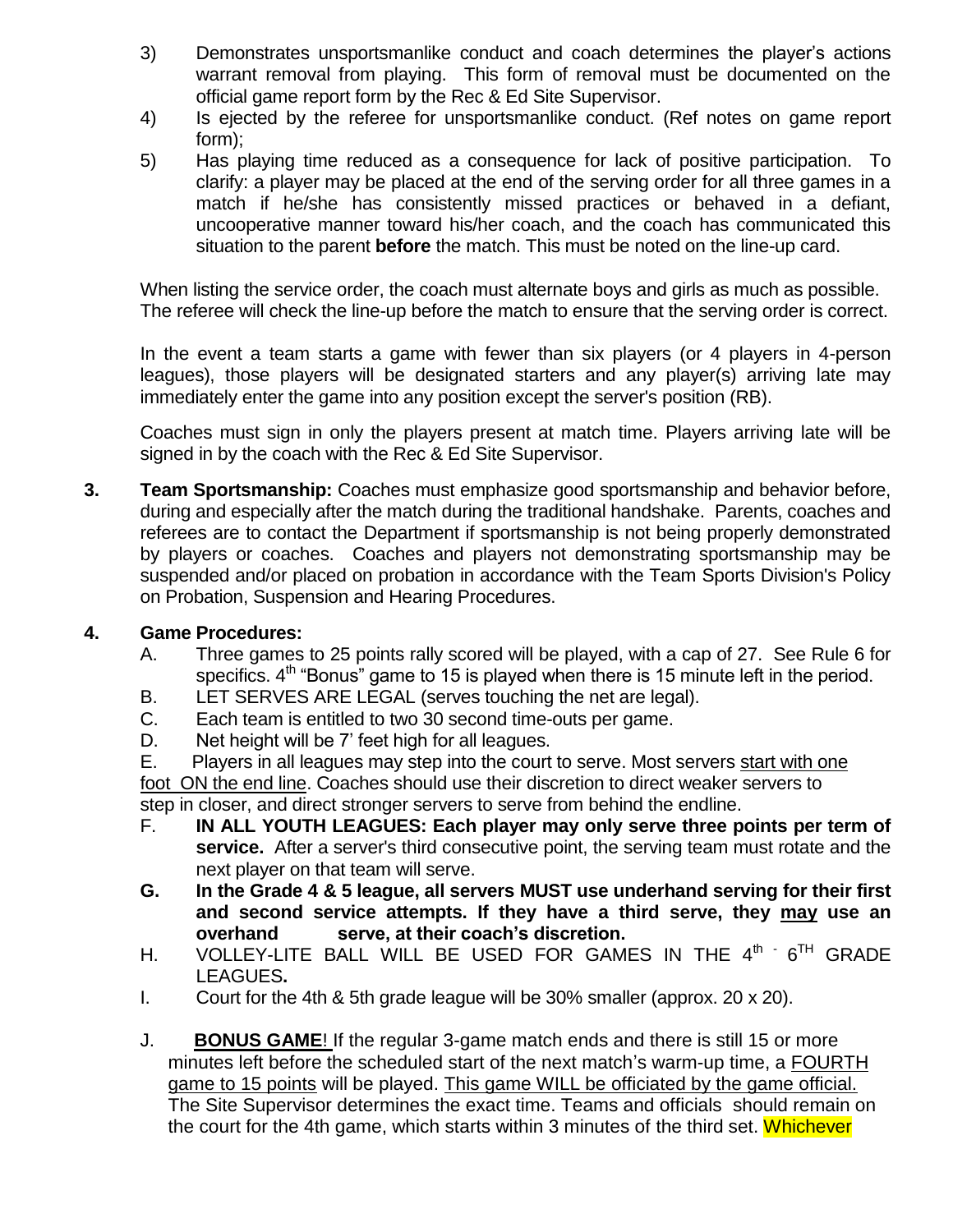team was on "receive" to start the third set will serve first in the bonus game. There is NO side change. Players should not leave the court to meet with their parents after game 3 if the site supervisor has determined that there is at least 15 minutes left to play a "bonus game".

- K. If less than 15 minutes is left, teams are still allowed & encouraged to use their court time for extra scrimmaging.
- **5. Forfeit Time:** Teams are encouraged to SHARE players if one team is short-handed. A match may begin with as few as four players in 6-player leagues and **two players in the 4/5 grade quad league.** Coaches may borrow players from the opposing team, provided the opposing coach agrees. Coaches should do everything possible to facilitate play.

If borrowing is not possible, and fewer than the minimum number of players is present at game time, there will be a 15-minute grace period before a forfeit is declared. If, after the 15 minute grace period expires, a team still has fewer than the minimum players present, only then will a forfeit be declared. Even then, teams are encouraged to scrimmage.

- **6. Duration of Matches:** In all leagues, three games will constitute a match. The duration between games is 3 minutes. One hour is scheduled for each match. All games will be played to completion. The winning team of each game is the first team to reach 25 points with a 2-point lead or 27 points with a 1 point lead (cap of 27).
	- a) Matches will be played rally scoring (one point awarded to the team which wins the rally, regardless of which team served the ball).
	- b) Games have a point cap of 27.

**7. Overlap Rule:** The players of a team that plays with less than 6 players are considered to occupy 3 front row positions at all times. Left back is open if a team plays with 5 players. If a team plays with 4 players, Left Back and Middle Back are open.

The following position rotations will determine position overlap, attack hitting and blocking rule interpretations when a team plays with less than 6 players.

- 1. When a team plays with 5 players, the rotation is  $\triangleright$  RB to MB to LF to MF to RF to **RB.**
- 2. When a team plays with 4 players, the rotation is  $\triangleright$  MB to LF to MF to RF to MB.
- **8. Handling Body Fluids During A Game:** Here are the guidelines for officials and coaches regarding their responsibilities during a contest should an injury or illness occur which results in a player losing blood or other body fluids.
	- 1. As soon as the game official observes or has their attention called to a player who is bleeding, they are to stop the contest as soon as possible.
	- 2. The player must leave the game at that point. The Site Supervisor or custodian on duty will be responsible for cleaning up the floor if necessary.
	- 3. The injured player must have the wound cleaned, bleeding stopped and wound covered before being allowed to re-enter the game.
	- 4. The injured player will be allowed a maximum of three minutes to clean up wound. The game will be delayed during this three-minute period. Should an injured player be unable to continue play, he/she will be removed from that games' line-up. He/she may re-enter the next game in his/her designated line-up position.
	- 5. Players will not be allowed to participate with blood on their t-shirt. Player(s) must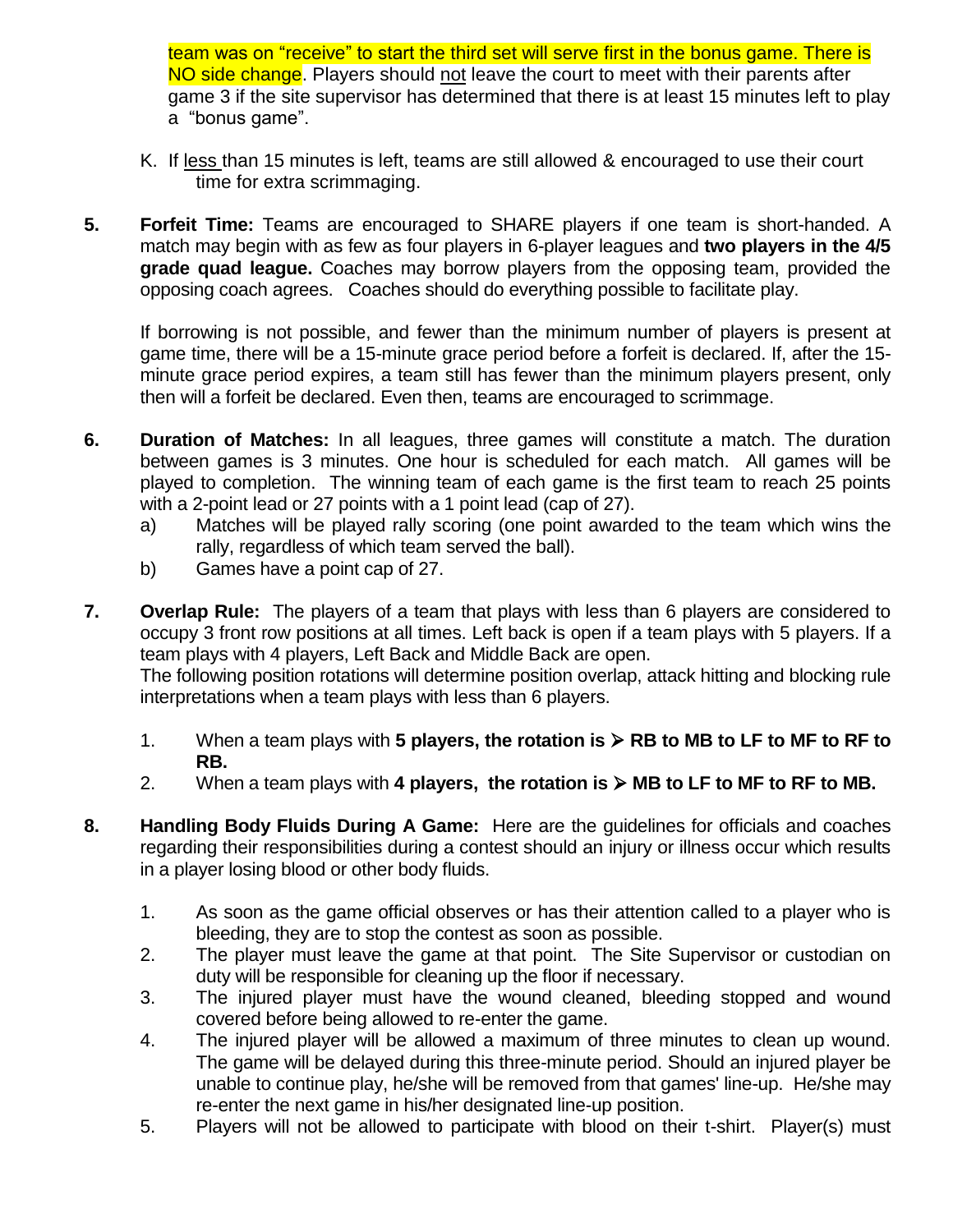**9. Control of Fans:** Rec & Ed reserves the right to remove any spectator from school facilities during Rec & Ed sponsored volleyball matches. Spectators will be removed if their conduct or language is deemed to be unsportsmanlike by the Site Supervisor. The Site Supervisor has the right to suspend play until specific violators leave the facility. Coaches are expected to ask their spectators to refrain from unsportsmanlike behavior.

### **Children (players & siblings alike) are not to be unsupervised in school hallways but must be supervised by coaches or their parents.**

- **10. Bench Personnel** Only players on the roster, a coach, and a scorekeeper will be allowed on the team's bench or surrounding area. Failure to comply will result in a time-out penalty being charged to the offending team, and the removal of unauthorized individual(s) to the spectator area. Spectators are expected to be seated in the stands.
- **11. Volleyballs are only to be used in the gym. No practice with balls is allowed in hallways.**
- **12. Protests:** Rec & Ed will not accept protests on league games unless the protest is based on a violation of the playing time rule or use of an ineligible player.
- **13. Uniforms:** All players on a team are expected to wear their team shirts for the league games. Failure to have a matching team shirt will result in not being allowed to participate. Exception: Change of T-shirt due to blood on the team T-shirt will be acceptable.

# **14. JEWELRY**

Most exposed jewelry is illegal. Rings, watches, bracelets (including string or "friendship" bracelets), earrings, chains, or necklaces are illegal with the following exceptions:

- i. Starter earrings or studs may be worn on newly pierced ears if they are covered with tape or a bandage to the satisfaction of the official.
- ii. A religious medal may be worn if it is taped to the body and worn under the uniform.
- iii. Medical alert bracelets or necklaces may be worn if they are taped to the body so the medical alert information still remains visible and accessible if needed.
- iv. Body piercings not visible to the official are not sanctioned. If the piercing becomes visible, the official will direct the player to remove it.

#### **15. HAIR ACCESSORIES**

As per MHSAA rules, hair control devices made of metal or hard plastic such as barrettes, hair clips or bobby pins may be worn. A player may only wear hair beads if the hair is tied in a tight bun or adequately covered by a hair net to the satisfaction of the official.

# **16. HEADWEAR**

- i. Players in any Rec & Ed sports league may wear a headband. The headband must be worn on the forehead/crown and can not exceed a maximum width of 2".
- ii. Under no circumstances are players in any Rec & Ed youth sports program allowed to wear bandanas.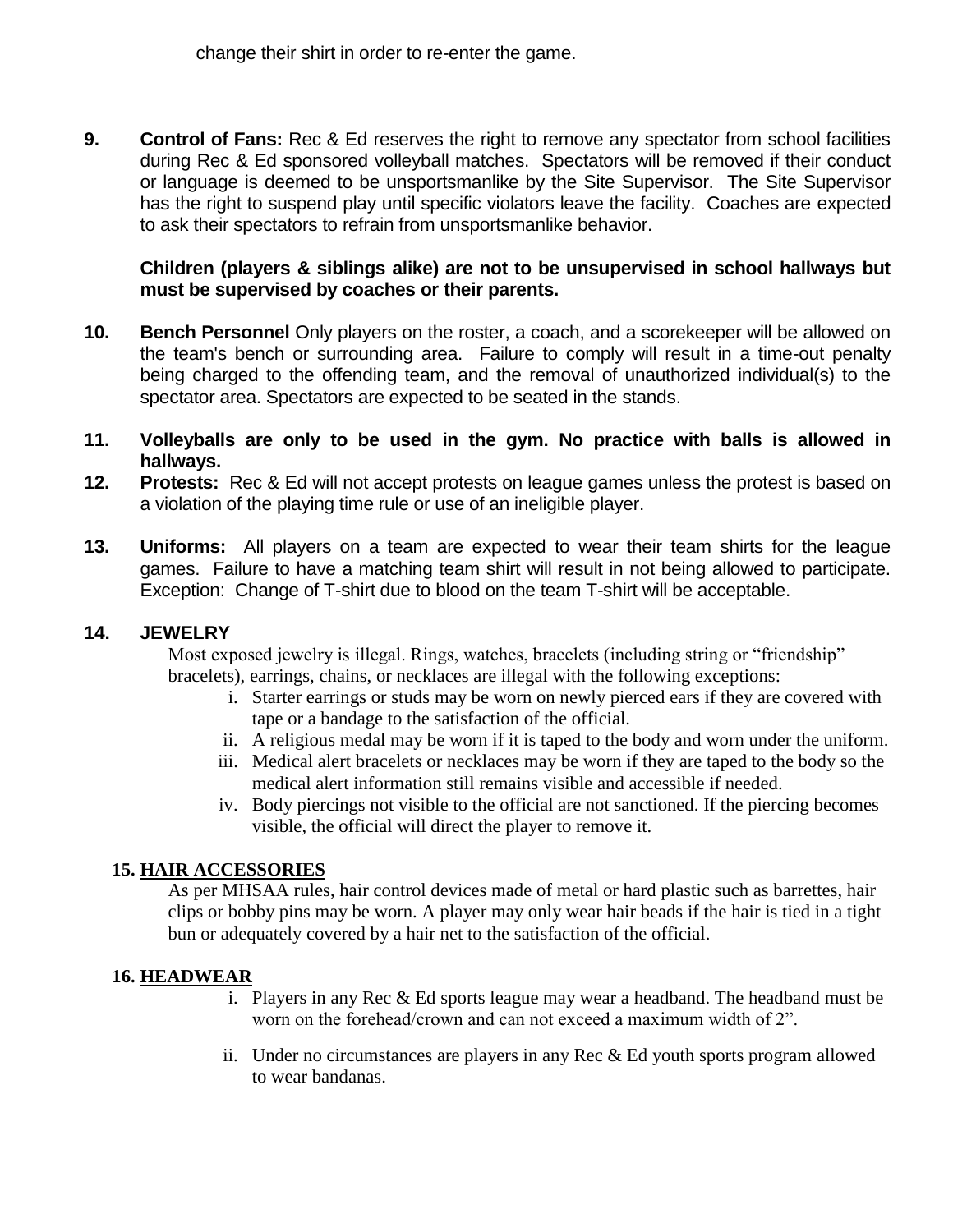### **17. CASTS, SPLINTS, BRACES AND PROSTHESES**

- i. In Rec & Ed volleyball and basketball leagues, casts, splints, and braces may be worn on the lower extremities as long as they are padded with at least  $\frac{1}{2}$ " of closed– cell, slow-recovery rubber or other material of the same minimum thickness and having
- ii. similar physical properties. No casts, splints or braces may be worn on the upper extremities.
- iii. No protective equipment used in any Rec  $& Ed$  youth sports program shall have exposed metal or hard material.
- iv. In all Rec & Ed youth sport programs, prosthesis may be worn as long as, in the official's judgment, the prosthesis is no more dangerous to players than the corresponding human body part.
- **18.** It is the responsibility of each coach to inform players and their parents whenever a player is guilty of an infraction of the Youth Sports Equipment and Apparel Rule. Any player who is in violation of the rule may not participate in any Rec & Ed contest until the player is in compliance with the rule. If a player can not comply with the Youth Sports Equipment & Apparel Rule without significant delay, another player must substitute in for the player or the offending player's team must play short. Note that a player who leaves the game to remove jewelry or illegal apparel may be reentered as a legal substitute once he/she complies with the equipment and apparel rule.
- **19.** Any equipment or apparel issues not covered in the Rec & Ed Youth Sports Equipment and Apparel Rule will be addressed by the specific body of rules which govern that sport.
- **20. Substitutions:** In all leagues, no substitution is allowed. See rule 2, **Playing Time**.
- **21. Warm-Up:** Teams may warm up ten minutes prior to match time. If games are running behind schedule, oncoming teams' warm-up time may be reduced to 5 minutes at the discretion of the Site Supervisor. During warm-ups, teams must make every effort to see that the balls do not go into the opposite court or have excessive contact with the net if a game is in progress. Failure to adhere to this request may result in loss of warm-up time.
- **22. Court Usage:** Upon completion of the match, teams may stay on the court until ten minutes before the scheduled start time of the next match.

#### **23. Gym Obstructions:**

**Ceiling:** When the ball strikes the ceiling or an overhead obstruction (including Clague's ceiling divider) above a **playable** area it will remain alive provided:

- 1. the ball contacts the ceiling or obstruction on the side of the net extended of the team which last played the ball and
- 2. the ball returns to that same team's side.
- 3.

**Obstruction less than 15 feet:** When a ball touches an obstruction less than 15 feet above a playable area:

1. Ruling  $\triangleright$  dead ball; judgement call -- point, side out, or replay.